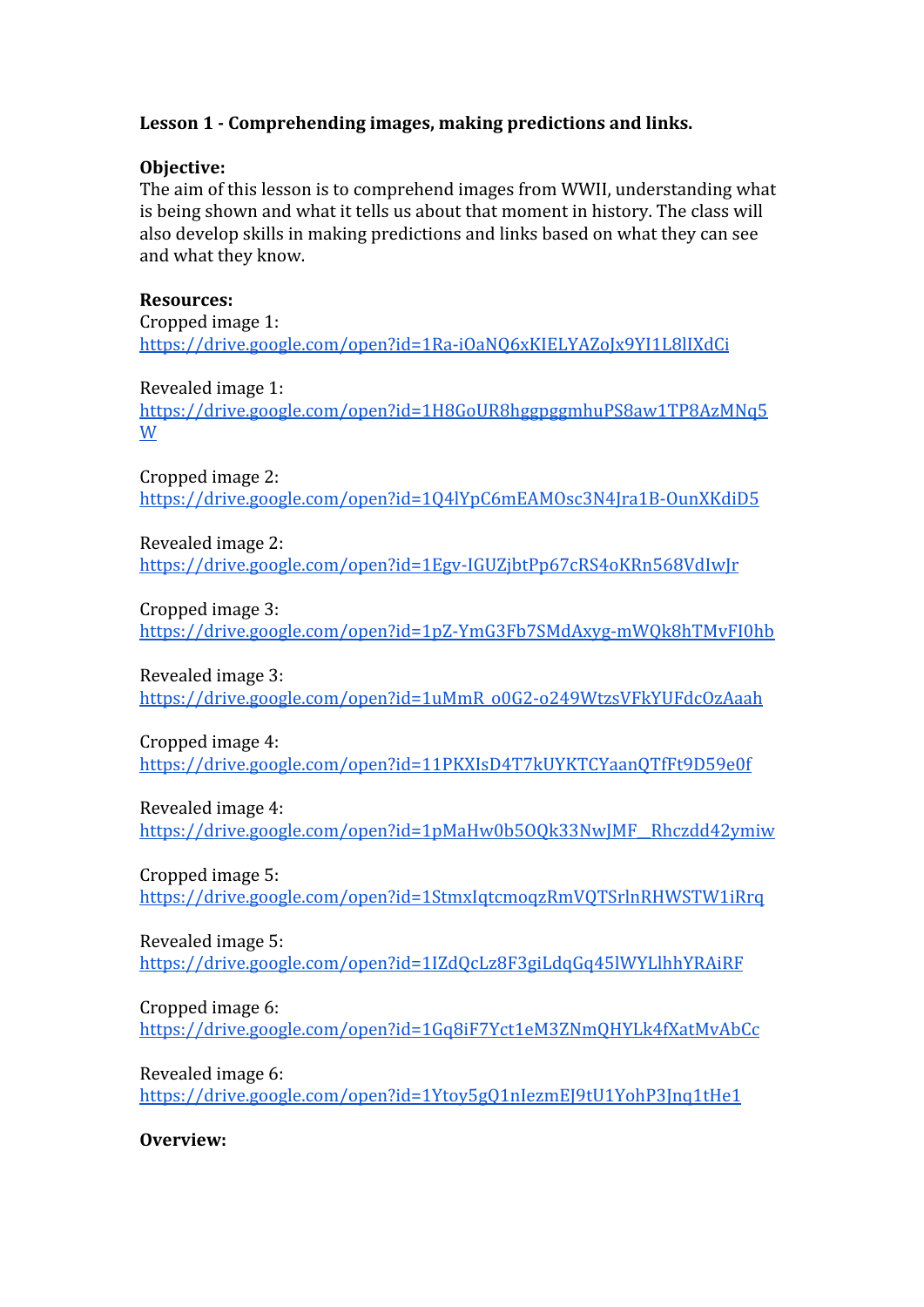This lesson is about looking at images and using existing knowledge to work out what else might be going on. Clare will ask the class to look at a photo in the video, some of it has been hidden. The class will have to discuss what they can see, what that means, and then make guesses at what is missing and fill in the blanks using their own knowledge/ imagination.

Once they have done this as a whole class, they will have the opportunity to do it again in smaller groups with a different photo.

To begin the lesson, please press play on the video. When you see this symbol, press pause.



## **Text of the video**

*Clare: I always take my camera with me. You never know when you are going to snap a picture that tells a story words can't. It's a brand new technique in the field. In the last war, they were still painting battlefields – imagine that! Sometimes a photo only shows a tiny portion of the story, and as journalists we have to make connections and predict what we think might be going on. Like this (part of a photo) I can see some things, but not the whole picture!*

*It's your turn. I need you to get into groups and write down what you think might be going on in your picture, but also what might be missing:*

- *- What can you see already and what do you know?*
- *- What do you think might be happening?*
- *- What else might be in the scene that the photograph hasn't captured?*
- *- When was it taken?*
- *- Who might have taken the photo?*
- *- Where do you think it was taken?*

*Then on your own draw what could be on the rest of the photo, you can present back to the rest of the class your findings at the end.*

You should now pause the video. You may want to begin with a discussion around what photography meant for the war. Are the group surprised that it was a new invention? What were the benefits of photography during the war? Now discuss the image that appeared on the screen. This cropped image is attached as a resource if you would like to print it out for the class to look at in more detail.

Once you have discussed this first image as a class, break into smaller groups and have another go. Under resources of this lesson you will find 6 images marked as "cropped" and "revealed". Print off one of these per group for the children to discuss among themselves. Once they have answered the question they should have a go at drawing that they think is going on in the rest of the picture and then share these back with the class.